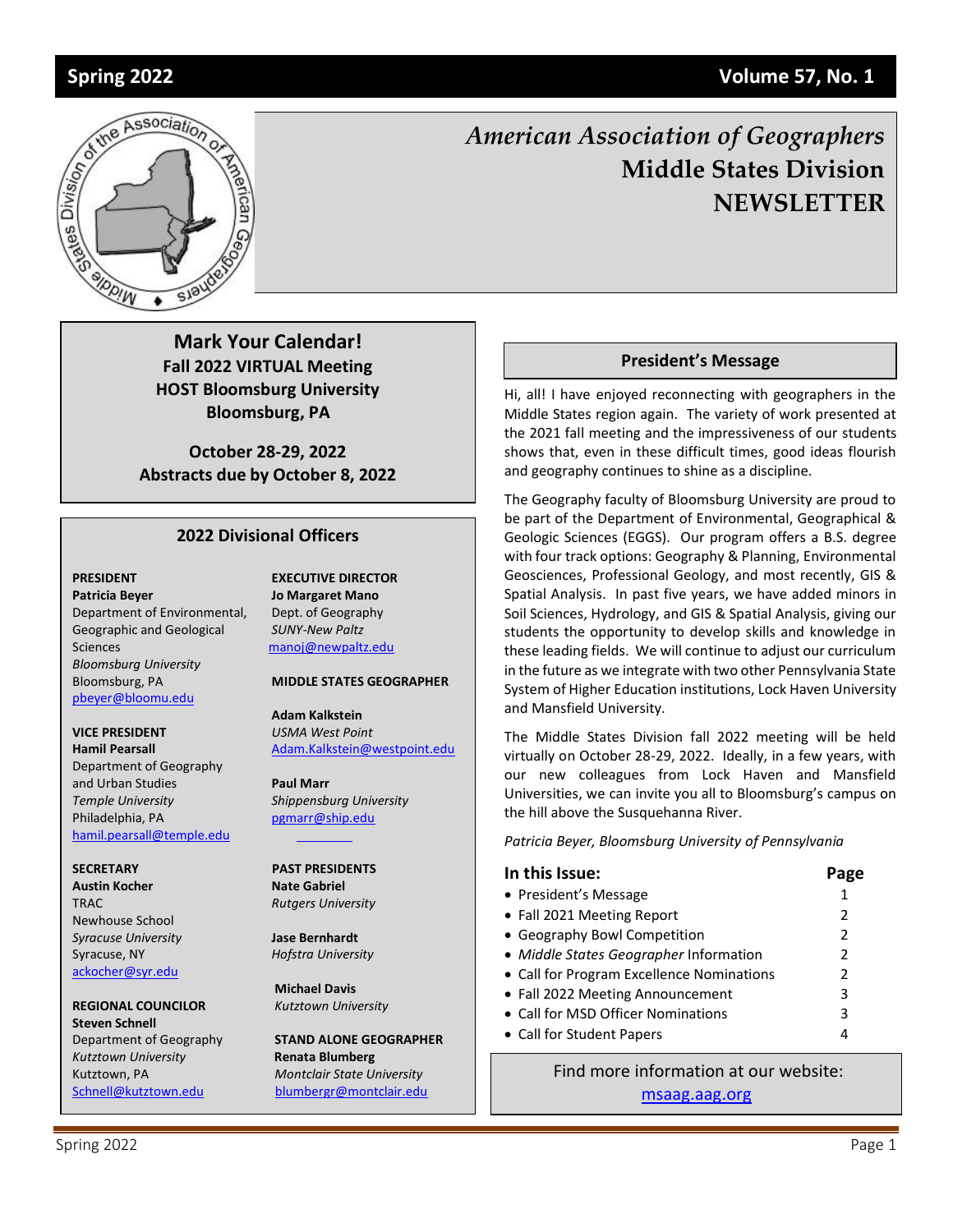### **Fall 2021 MSAAG Meeting Report – Virtual meeting hosted by AAG and Rutgers University, NJ**

There were 69 attendees at the virtual remote meeting hosted by AAG and organized by our past president Nate Gabriel of Rutgers University. Hamil Pearsall ran the Student Paper and Poster Competition and oversaw judging of many excellent entries. In the graduate student paper competition, Logan Gerber Chavez (University of Delaware) won first prize, and Sasha Leidman (Rutgers University) placed second. In the undergraduate paper competition, Eliza Leal (Colgate University) was awarded first prize, Macy Turner (Kutztown University) won second place and Ivana Mulcahy (Hartwick College) was awarded third. In the graduate poster division, first prize went to Jing Xiao (Rutgers University) second prize to Leonardo Calzada (Rutgers University) and third prize to Trang Luong (Montclair State University). The first prize undergraduate poster award went to Joseph Norvilas (Kutztown University and second prize to Abby Wheeler (Kutztown University). In the high school poster competition, the Rob Mason first place award went to Eileen Zhao (North Shore High School, Long Island) and second prize to Summer Looney (MacArthur High School, Long Island).

### **Geography Bowl Competition at Rutgers Virtual Meeting**

Due to Covid-19, we were not able to hold our usual Geography Bowl in 2021. Jase Bernhardt organized a friendly competition. The winning students who participated were Kutztown students James Luma, Joseph Norvilas and Macy Turner and Sasha Leidman (Rutgers) and Alex Sankaran (West Chester). Since only 3 of these team members were able to participate in AAG's 2022 February meeting which was also remote, the logistics in recruiting a team within competition guidelines and time constraints meant MSAAG will wait until 2023 to fund travel expenses for a team.

### *Middle States Geographer*

The *Middle States Geographer* is the official academic journal of the Middle States Division of the American Association of Geographers. The journal is published annually and includes papers from external submissions and the division Annual Meeting. The Middle States Geographer contains papers authored by both faculty and students (with peer-review by at least two reviewers) and covers a wide range of topics. All Journal Volumes are freely available from the **[website](http://msaag.aag.org/middle-states-geographer/)**. We invite all who present papers at the annual Fall MSDAAG meetings to submit a manuscript for publication in the next issue of the *Middle States Geographer*, although manuscripts from all researchers are welcome year-round.

Paper submission guidelines are available on the region's website at: **[msaag.aag.org](mailto:msaag.aag.org)**. You may also contact the editors: Adam Kalkstein at **[Adam.Kalkstein@westpoint.edu](mailto:Adam.Kalkstein@westpoint.edu)** or Paul Marr at Shippensburg University, **[pgmarr@ship.edu](mailto:pgmarr@ship.edu)** if you have questions about submitting a manuscript or if you are interested in serving as a reviewer. Students presenting papers (faculty co-authors may be included after the student award competition has occurred) should consider submitting their paper for publication in the journal. The *Middle States Geographer* is entirely an online journal. Articles from 1968 (Volume 8) through 2020 (Volume 53) may be viewed at the journal website. The 2021 issue (Volume 54) will be available soon. The online format of the journal widely increases accessibility to readers and exposure for authors, and color graphics are now possible at no cost to authors.

#### **Call for Program Excellence Nominations**

In 2023 AAG will honor an AA/AS Geography program. Each Regional division can nominate up to two programs for the 2023 award. For a complete description of the award, eligibility, and nomination guidelines, please see award directions on the AAG's website <http://www.aag.org/programexcellence#description>

So, we need to hear from you! Nominate a Geography program that offers no higher than a bachelor's degree (AA/AS) that you feel is deserving of the award. Send your nomination(s) for an outstanding geography program to **Patricia Beyer**, [pbeyer@bloomu.edu](mailto:pbeyer@bloomu.edu) by June 15, 2022.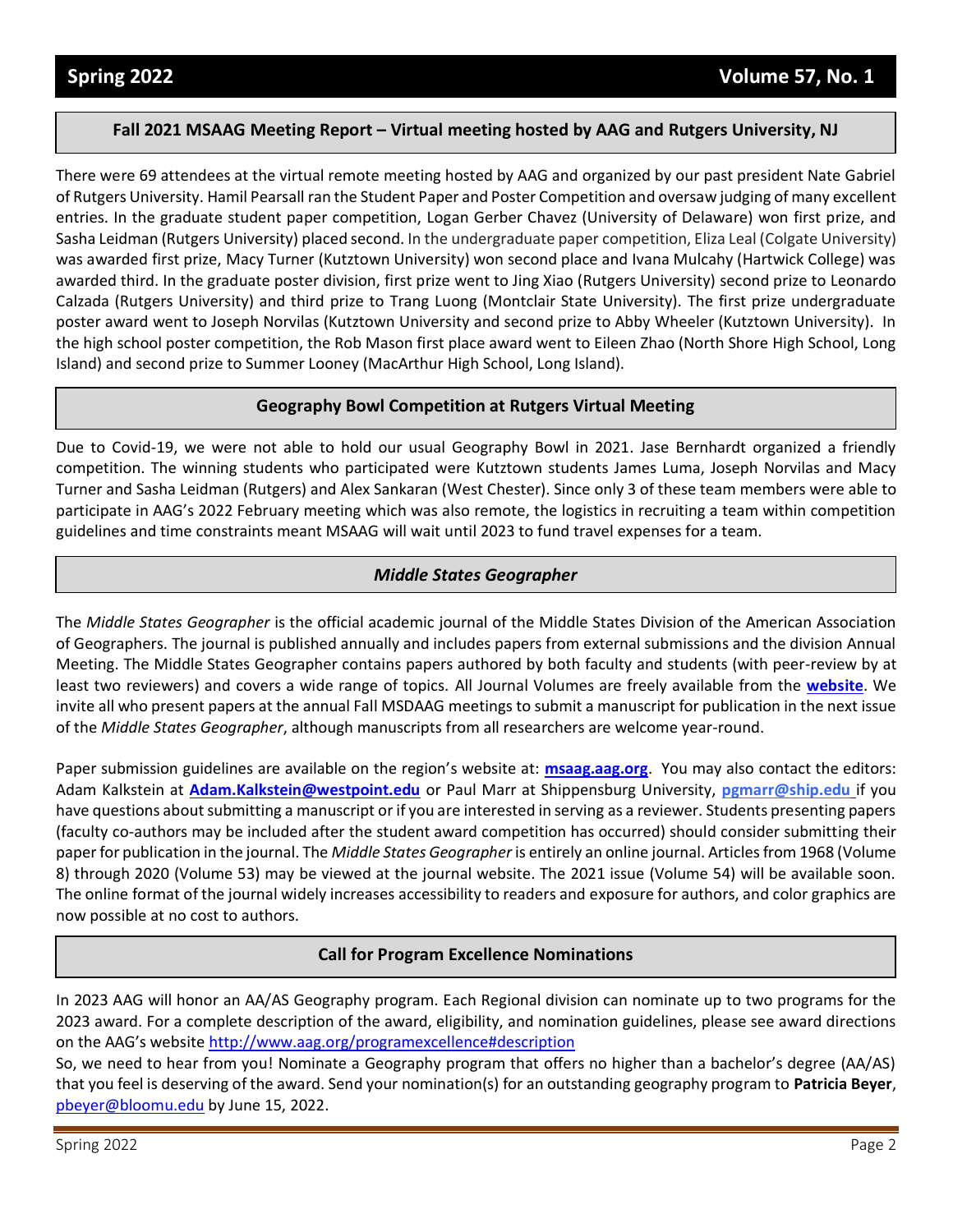#### **MEETING ANNOUNCEMENT: Fall 2022 Virtual Meeting hosted by Bloomsburg University and AAG**

### **The 2022 Middle States Division AAG Meeting will be held Virtually by Bloomsburg University Friday October 28 and Saturday October 29**



Bloomsburg University of Pennsylvania invites you to virtually participate in the Fall 2022 meeting of the MSAAG on Friday & Saturday, October 28-29. The meeting will feature online presentations and poster sessions both days, with a keynote plenary session on Friday. We hope to once again host a Geography Bowl competition on Friday evening.

A virtual meeting allows you to participate from your chosen location but also requires you to provide your own coffee breaks and meals.

A virtual meeting also makes it easier for students to participate. Please consider having your students present their work and submit entries for the student paper and poster competition (see page 4 of this newsletter for details).

Keep an eye out for information about registering and submitting abstracts for the Fall 2022 meeting through the AAG portal on the website **[msaag.aag.org](mailto:msaag.aag.org)**.

If you have any questions, please contact Dr. Patricia (Trish) Beye[r pbeyer@bloomu.edu](mailto:pbeyer@bloomu.edu)

### **Call for Nominations for MSD Officers**

Please consider joining the leadership of MSAAG. The Executive Board has two meetings a year, one a conference call in the spring and one at the annual fall meeting. We are soliciting nominations for **Secretary/Treasurer** and **Vice President**. The Secretary/Treasurer serves a one-year term beginning January 2023. The Secretary/Treasurer takes minutes at division meetings, organizes and judges the student paper competition at the fall meeting and reports on the Division's finances, which are handled by AAG. The Secretary/Treasurer may run for Vice President the following year. The Vice President position is a three-year commitment. After serving as Vice President, that person becomes President and then Past President, serving a total of three years to maintain organizational continuity. The Vice President organizes the Geography Bowl competition at the fall meeting. Voting will take place in September 2022. The newly elected positions will be announced at the Fall 2022 Meeting.

Please submit nominations to Past President **Nate Gabriel (**[nate.gabriel@rutgers.edu](mailto:Nate.gabriel@rutgers,edu)**)** by September 6.

The Executive Board will provide all the guidance and resources you need to be successful. Please consider these rewarding opportunities. You may contact **Patricia Beyer** [pbeyer@bloomu.edu](mailto:pbeyer@bloomu.edu) or any board member for additional information.